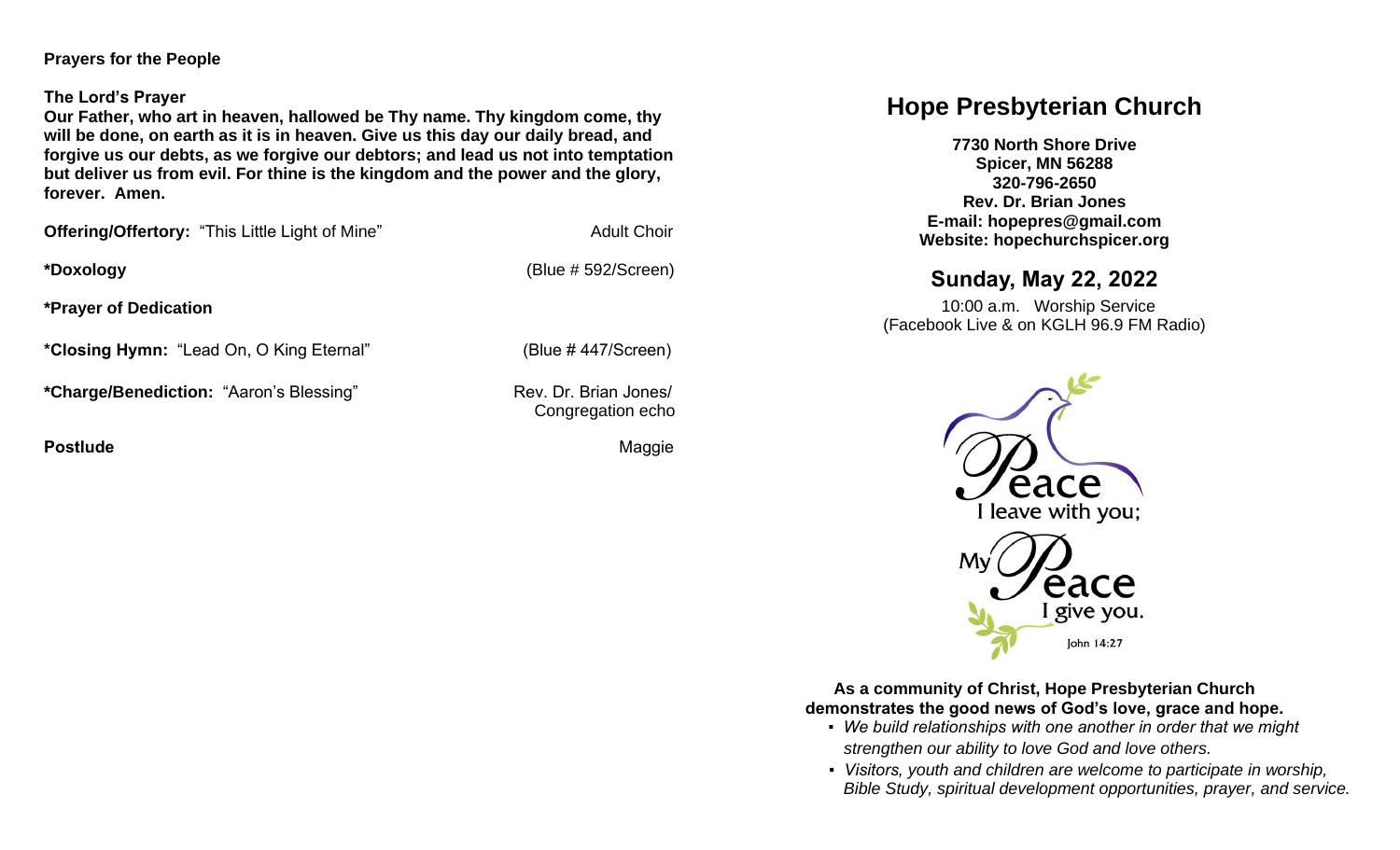*God is here and welcomes you! If you are a visitor and are looking for a church home, be assured you are welcome and needed at Hope Church. We are a people who seek to respond to God's love in Christ and we invite you to join us.*

*Please be advised that our sanctuary worship service is on Facebook Live and also taped for television broadcast, aired on Channel 18 (Windstream Cable) and Channel 181 (Charter Cable) on Sundays (2:30 pm), Tuesdays (11:30 am and 8:30 pm), and Thursda (8:00 am and 5:00 pm).*

*ATTENDANCE FOLDERS: Please fill out the attendance pad located at the inside end of your pew and pass it down your row. If you are visiting, please mark the visitor column and include your mailing address. Thank You!*

# **\*(Please stand as you are able)**

**Prelude** Maggie Harp

**Welcome** Larry Bratsch, Lay Reader

**\*Call to Worship** One: Alleluia, Christ is risen. **ALL: The Lord is risen indeed, alleluia!** 

One: Let the peoples praise you, O God.

**ALL: Let all the peoples praise you!**

# **\*Opening Prayer**

One**:** Astonishing God, you give us a vision of the heavenly city, the new Jerusalem, your home among mortals on earth. All people and nations will stream to your city where they will find nourishment, healing, and peace. Even now your blessing shines upon all the earth to help us see a larger vision of your loving care for all creation. And so you call us to move beyond our comfortable circles, and into unfamiliar places, as we seek to share your dream of a world made new in Christ. **ALL: Amen.**

\***Hymn of Praise:** "Come Thou Fount of Every Blessing" (Screen)

# **Prayer of Confession**

**ALL: Loving God, we confess that we are an anxious people who deny your blessing and fail to keep your word. Forgive us, we pray, for these and all our sins, that we might live in peace and reflect your love in the world; through Jesus Christ we pray. Amen.** 

# **Assurance of Forgiveness**

|           | *Passing of the Peace                           | (Please share a sign of Christ's peace with one another) |                     |  |
|-----------|-------------------------------------------------|----------------------------------------------------------|---------------------|--|
| d         | <b>Announcements</b>                            |                                                          |                     |  |
| iys<br>le | <b>Special Music: "It Is Well With My Soul"</b> |                                                          | <b>Adult Choir</b>  |  |
|           | <b>Children's Sermon</b>                        | Response: "Lord, Listen to Your Children Praying"        | (STF # 2193/Screen) |  |

**\*Gloria Patri** (Blue # 577/Screen)

# **Prayer for Illumination**

One: Living God, you sent your apostle to preach the gospel to women gathered by a river, in a secluded place of prayer. There a businesswoman named Lydia was led by the Spirit to hear your word as truth. You opened her heart in love, and she opened her home for the spreading of the gospel. By the power of your Holy Spirit, fling wide the doors of our hearts this day as we hear your word of life, that we too may open our lives to serve your world in love. In Jesus' name we pray. **ALL: Amen.**

## **Responsive Reading: Psalm 67**

**Reading From Acts: Acts 16:9-15**

**Gospel Reading: John 14:23-29**

**Sermon: "No Fear" Rev. Dr. Brian Jones** Rev. Dr. Brian Jones

**\*Sermon Hymn:** "Where the Spirit of the Lord Is" (Sing the Faith # 2119/Screen)

# \***Affirmation of Faith/The Apostles' Creed**

**I believe in God the Father Almighty, Maker of heaven and earth, and in Jesus Christ his only Son, our Lord, who was conceived by the Holy Ghost, born of the Virgin Mary, suffered under Pontius Pilate, was crucified, dead and buried; he descended into hell; the third day he rose again from the dead; he ascended into heaven, and sitteth on the right hand of God the Father Almighty; from thence he shall come to judge the quick and the dead. I believe in the Holy Ghost; the holy catholic church; the communion of saints; the forgiveness of sins; the resurrection of the body; and the life everlasting. Amen.**

**Sharing of Joys & Concerns**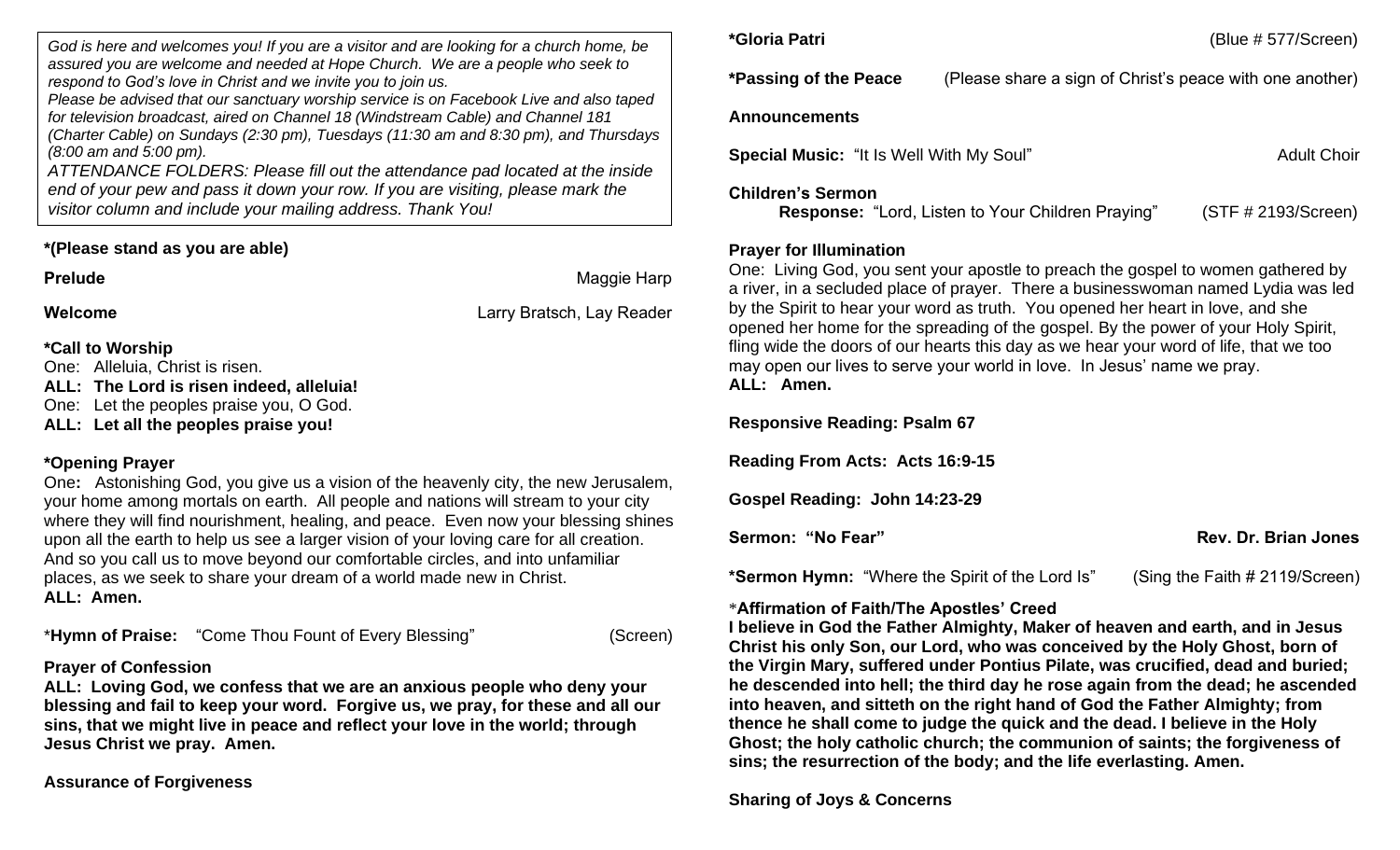### **HOSPITALITY SERVANTS**

**Coffee Servers May 22:** Karen & Jerry Bents **May 29:** Melissa & Lyle Mangen

#### **Ushers**

**May 22:** Robin Mulder, Amanda, Evelyn & Madelyn Titus **May 29:** 8:30 am **Need 3 or 4** 10:00 am Tim Block, **need 3 more**

\*\*\*Please sign up on the sheets in the Fellowship Hall (by the library) to usher, lay read, or acolyte in May and June.

### **WORSHIP ASSISTANTS**

**Lay Readers May 22:** Larry Bratsch **May 29:** 8:30 am **Open** 10:00 am Sue Block

**Acolytes May 22:** Evelyn Titus

**Sound Operators:** Pete Bratberg, Duane Taatjes, Daryl Taatjes, Stephanie Bents **Video Operators:** Carter Taatjes, Pete Bratberg, Wally Titus, Daryl Taatjes **Screen Operators:** Stephanie Bents, Sherry Bratsch **Radio Operators:** Harold Foreman, Daryl Taatjes

#### ++++++++++++++++++++++++++++++++++++++++++++++++++++++++++++++++

### **COMMUNITY EVENTS**

**"Kingdom Tales"**, a contemporary Christian musical will be presented by the Peace Theater Troupe on May 23<sup>rd</sup> (Filled) and May 26<sup>th</sup> at 6:00 p.m. as a 4-course dinner theater for \$25. A matinee will also be held on June  $5<sup>th</sup>$  at 2:00 p.m. for \$15. "Kingdom Tales" takes on five of Jesus' parables, places them in modern-day context and highlights the challenges of the Christian journey. All performances at Peace Lutheran Church in New London with advanced ticket sales only. Call 354-2774 for ticket reservations.

#### **HOPE HAPPENINGS!**

**\*\*CARE Pantry Challenge for May is…… items for the BIRTHDAY KITS** such as boxes of cake mix, tubs of frosting, candles, birthday plates, napkins, cups, tablecloth, and decorations. Please place your donations on the table by the mailboxes in the Fellowship Hall. Thank You!!

#### **Sign-up to lay read, usher or acolyte**

Please see the sign-up sheet by the library to sign up to lay read, usher or acolyte in May and June. Thanks!

#### **Volunteers Needed**

Volunteers are needed on Sunday mornings at 7:30 a.m. to assist Maggie in preparing for the musical needs for the 8:30 a.m. outdoor worship service, Memorial Day week-end thru Labor Day week-end. Please see the sign-up sheet.

#### **Mission trip to Kentucky**

The Mission Engagement Committee is planning a mission trip to Kentucky in October. If you would be interested, please contact Jody Leason at (320) 905-4170.

**Gifts for Presbyterian Disaster Assistance for Ukraine** can be made out to our church with DR000156-Ukraine on the memo line.

#### **Sign-up to mow lawn!**

Please see the sign-up sheet by the library to mow lawn during the summer. Thanks!

#### **8:30 a.m. Outdoor Services begin next Sunday**

As it will be Memorial Day week-end, the 8:30 a.m. services in the outdoor chapel will begin next Sunday!!

**Ribfest** will be held on Saturday, June 11<sup>th</sup> in the large city parking lot behind The Link's building. They are in need of fruit pie donations. Please contact Ashley at The Link at 354-5555 if you can bring a pie or two!

They are also reaching out to see if we would like to put a rib team together? Please contact Ashley if a team is formed.